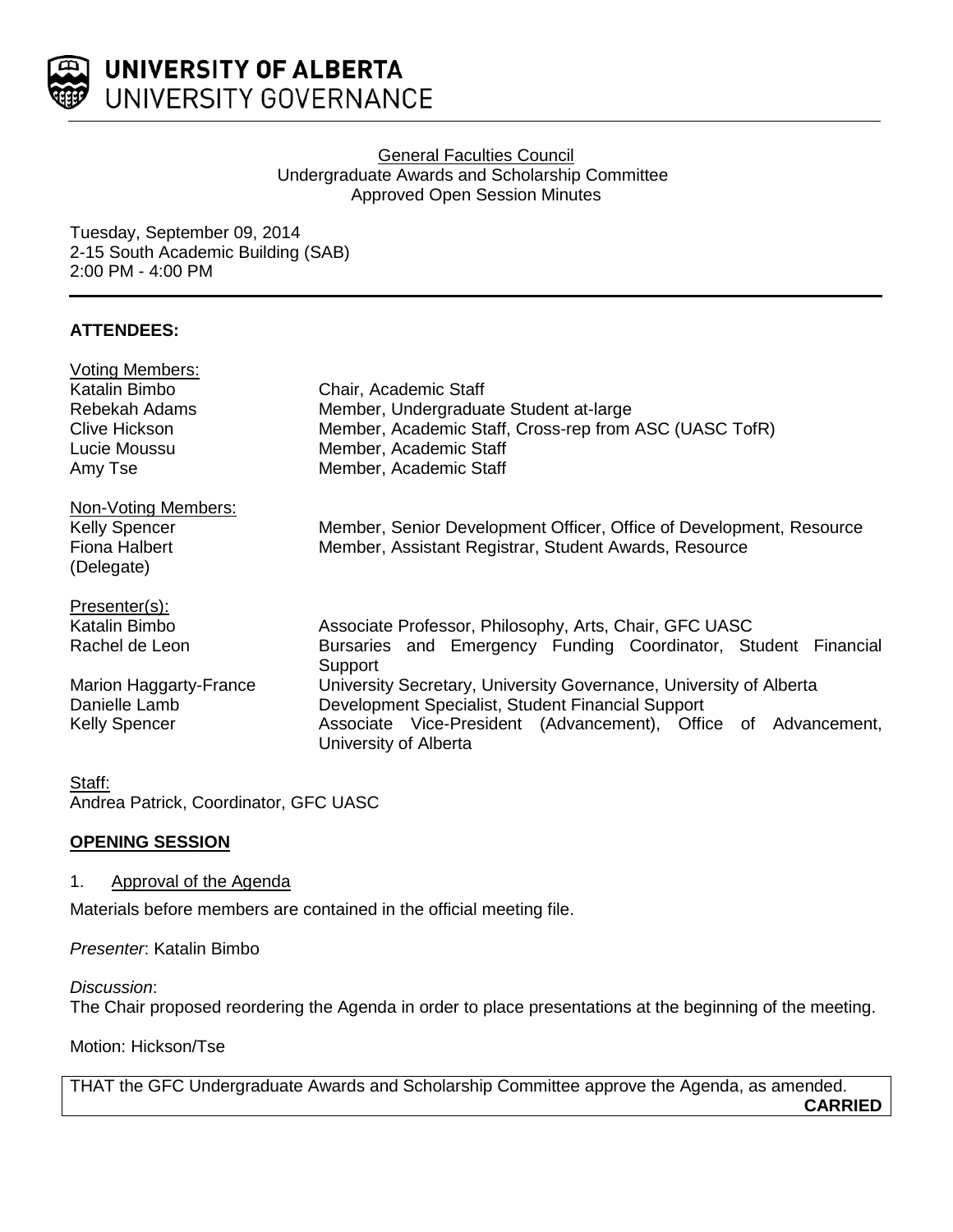# 2. Approval of the Open Session Minutes of May 13, 2014

Materials before members are contained in the official meeting file.

*Presenter*: Katalin Bimbo

Motion: Moussu/Hickson

THAT the GFC Undergraduate Awards and Scholarship Committee approve the Minutes of May 13, 2014. **CARRIED**

## 3. Comments from the Chair

The Chair commented on a number of relevant items to members and welcomed all members of the Committee to the first meeting of the academic year. She invited members to introduce themselves.

### 3.1 Comments from the University Secretary for the New Academic Year

There were no documents.

*Presenter*: Marion Haggarty-France

### *Discussion*:

Ms Haggarty-France welcomed members to the new academic year, and thanked members for their service to academic governance at the University of Alberta. She explained that the work completed by members of GFC UASC is important, and directed members to the University Governance website to the GFC UASC Orientation Manual. She discussed the Committee's unique delegated authority from GFC, and discussed the specific mandate of the Committee. She invited members to attend a scheduled Governance 101 session to learn more about governance at the University of Alberta. She thanked the Chair of the Committee for her efforts.

## **ACTION ITEMS**

## 4. New Undergraduate Scholarships and Awards for Approval (September 9, 2014)

Materials before members are contained in the official meeting file.

*Presenter*: Danielle Lamb

*Purpose of the Proposal*: To approve new undergraduate awards and scholarships.

### *Discussion*:

Members engaged in discussion in regards to the following presented items:

Item 1: A member enquired whether the course listed within the award was a core course.

Item 3: A member enquired whether the course listed within the award was a core course, and there was a suggested minor amendment to the Conditions of the award.

Item 4: A member enquired whether the course listed within the award was a core course.

Item 5:: Members discussed the title of the award and whether the names within it should be hyphenated. Ms Lamb will ask the donor. A member enquired about the definition of a transfer student. A member asked whether students are aware of the timeframe associated with this scholarship. A member expressed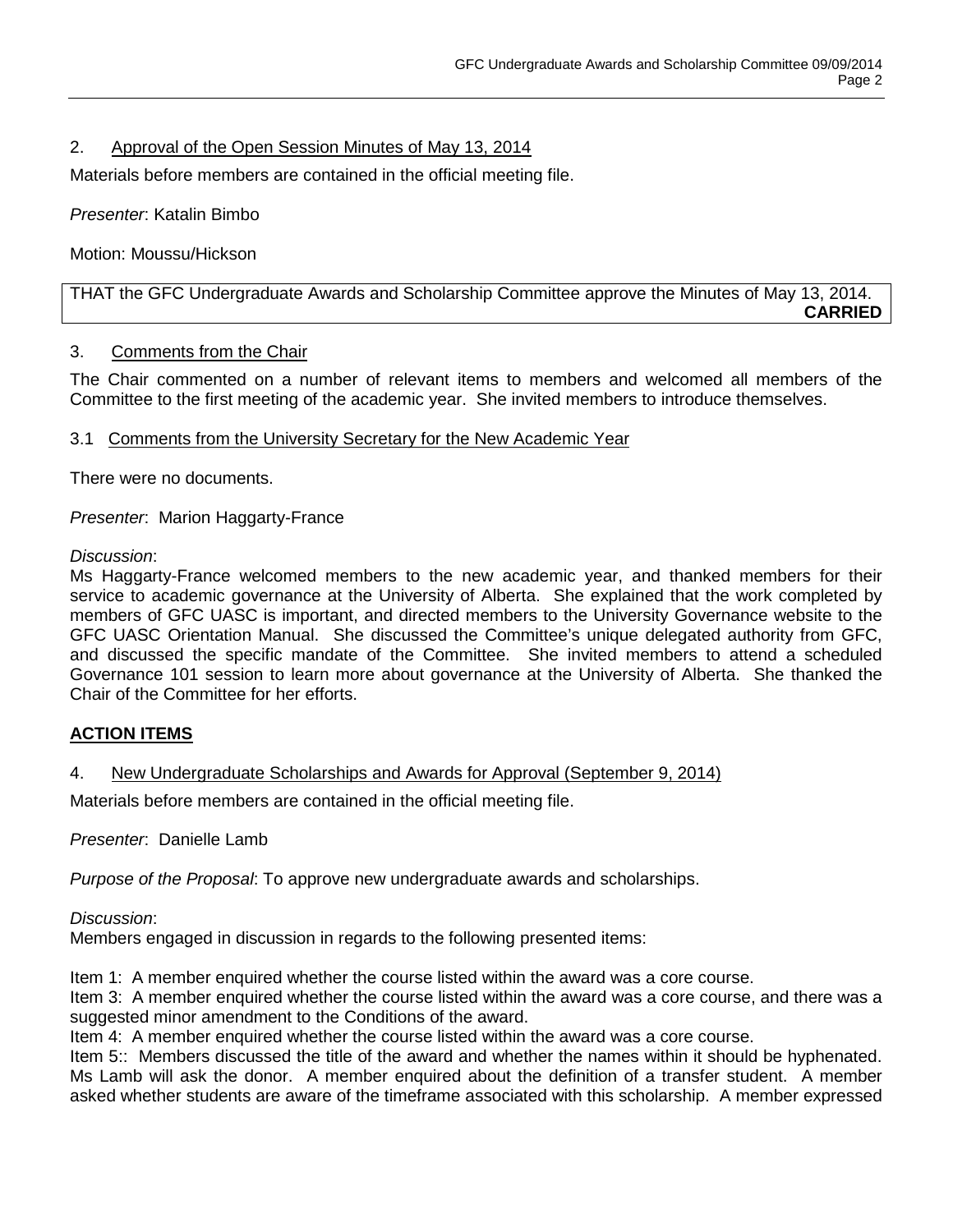concern about the plausibility of transfer students enrolling in the degree program listed within the scholarship. A member asked about the value of the award.

Item 6: A member sought clarification surrounding residence requirements in relation to the conditions of the award.

Item 8: A member enquired about who would make the final determination of eligibility for this award.

Item 9: Members suggested minor editorial amendments to the scholarship.

Item 11: A member sought clarification around the term "match" within the award, and members suggested various editorial amendments.

Item 12: Ms Halbert provided background information as to the history of this award and donor.

Item 13: Members requested clarification surrounding target regions.

Item 14: After a lengthy discussion about the selection process for this award, Ms Lamb elected to remove it from consideration, pending further development.

Item 15: Ms Lamb elected to remove this item from consideration, pending further development.

Item 16: After a lengthy discussion about the leadership theme of this award, Ms Lamb elected to remove it from consideration, pending further development.

Item 17: After a lengthy discussion about the application process for this scholarship, Ms Lamb elected to remove it from consideration, pending further development.

Motion: Tse/Hickson

THAT the GFC Undergraduate Awards and Scholarship Committee approve, under delegated authority from General Faculties Council, new undergraduate student scholarships and awards, as submitted by Student Financial Support and as set forth in Attachment 2, as amended, to be effective immediately. **CARRIED**

### 5. Amendments to Existing Undergraduate Scholarships and Awards for Approval (September 9, 2014)

Materials before members are contained in the official meeting file.

*Presenter*: Danielle Lamb

*Purpose of the Proposal*: To approve amendments to existing undergraduate student awards and scholarships.

### *Discussion*:

Members engaged in discussion in relation to the following proposed items:

Item 1: A member asked about astrophysics being removed from the conditions and an amendment to punctuation was proposed.

Item 2: A member sought clarification surrounding the use of the term "full course load" within the description, and members suggested a minor amendment to the Conditions.

Item 3: A member enquired about the essay requirement within the Conditions of the prize, and an amendment to punctuation was proposed.

Item 4: Members suggested amendments to spelling within the scholarship description.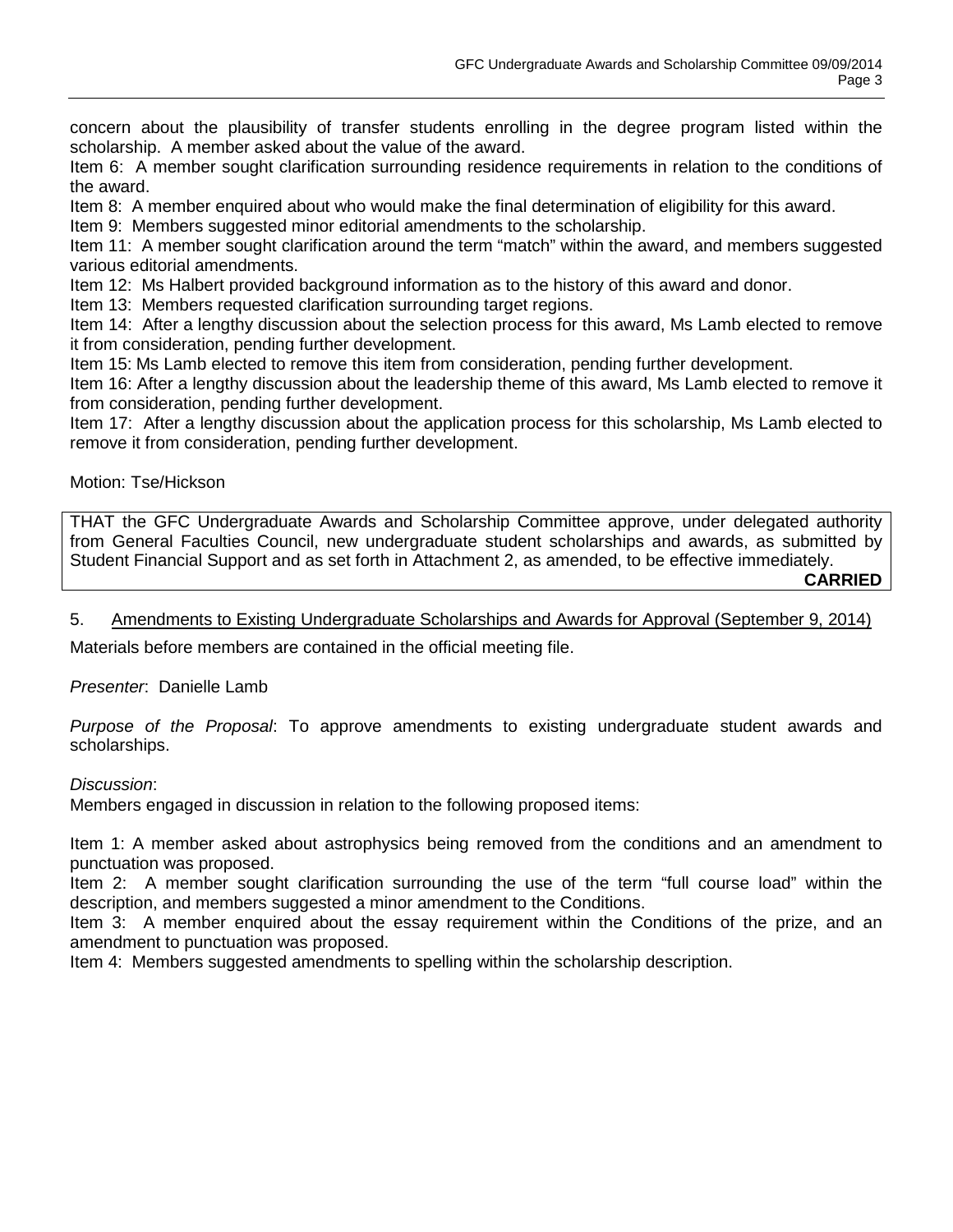## Motion: Hickson/Tse

THAT the GFC Undergraduate Awards and Scholarship Committee approve, under delegated authority from General Faculties Council, amendments to existing undergraduate student scholarships and awards, as submitted by Student Financial Support and as set forth in Attachment 2, as amended, to be effective immediately.

**CARRIED**

# 6. New Undergraduate Bursaries for Approval (September 9, 2014)

Materials before members are contained in the official meeting file.

## *Presenter*: Rachel de Leon

*Purpose of the Proposal*: Approval of new undergraduate bursaries.

### *Discussion*:

During the discussion of the proposed items, members offered several comments, including:

Item 2: Members suggested amendments to the title, Faculty name, and punctuation of this bursary. Item 3: Members discussed the usage of the term "low income family" within the bursary, and enquired about the process of obtaining financial information from applicants and their families. Item 4: Members discussed the broad scope of Health Sciences as used within this bursary description.

### Motion: Adams/Hickson

THAT the GFC Undergraduate Awards and Scholarship Committee approve, under delegated authority from General Faculties Council, new undergraduate student bursaries, as submitted by Student Financial Support and as set forth in Attachment 2, as amended, to be effective immediately.

**CARRIED**

## 7. Amendments to An Existing Undergraduate Bursary for Approval (September 9, 2014)

Materials before members are contained in the official meeting file.

*Presenter*: Rachel de Leon

*Purpose of the Proposal*: To approve amendments to an existing undergraduate bursary.

### *Discussion*:

Members suggested a minor amendment to the Conditions of this bursary.

### Motion: Tse/Adams

THAT the GFC Undergraduate Awards and Scholarship Committee approve, under delegated authority from General Faculties Council, amendments to an existing undergraduate student bursary, as submitted by Student Financial Support and as set forth in Attachment 2, as amended, to be effective immediately. **CARRIED**